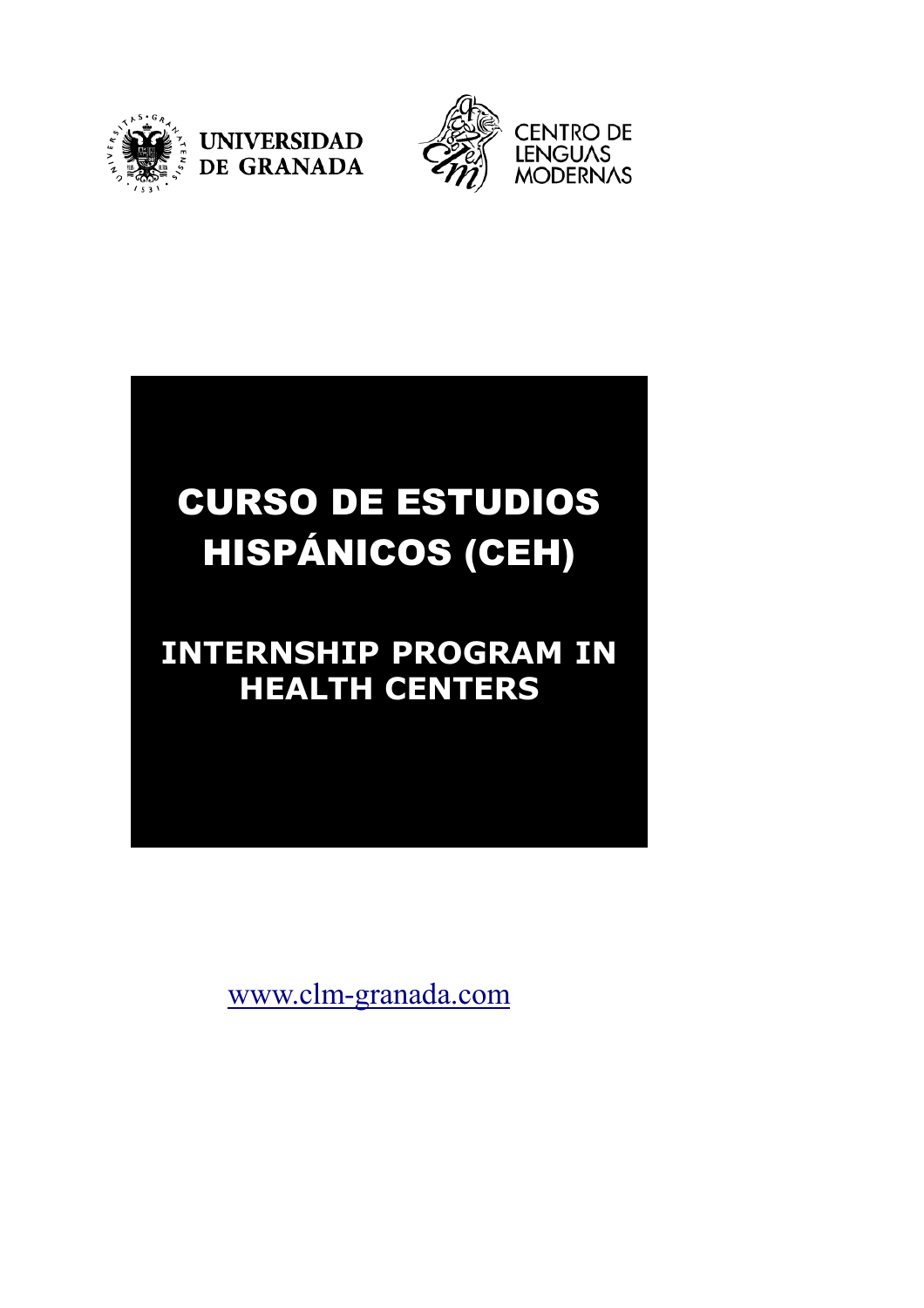# **INTERNSHIP PROGRAM IN HEALTH CENTERS**

#### **General description and objetives**

The internship program in health centers is directed towards university students that wish to enhance their studies through direct, professional experience in Health Centers.

This program allows students to familiarize themselves with the workings and the equipment of Spanish health centers, as well as to benefit from hands-on contact with teams of professionals in the medical field.

# **Contents**

**Españolas**

Theory:

- 1. The scientific foundations of medicine
- 2. Clinical skills: the elaboration of a medical history. Diagnosis, prognosis and treatment.
- 3. Communicative skills: the importance of communication and empathy with the patient.
- 4. Public health and health systems.
- 5. Sources of clinical and biomedical information.
- 6. Scientific research and methodology

#### Practice:

- 1. ACTIVITIES IN THE EMERGENCY ROOM AND INTENSIVE CARE UNIT: familiarization with medical histories, exploration in the emergency room, complementary tests, organization of the service, etc.
- 2. ACTIVITY IN THE PEDIATRICS WARD: neonatal unit, outpatient care and patient rounds during the morning hours.
- 3. ACTIVITY IN THE OBSTETRICS AND GYNECOLOGY WARD: Emergency room, outpatient care and surgical area.
- 4. ACTIVITY IN THE INTERNAL MEDICINE WARD: Outpatient care, patient rounds, specialist care (hemodynamics and interventional radiology)
- 5. ACTIVITY IN THE SURGERY ROOM: outpatient care in surgery, outpatient care in traumatology, understanding of different surgical techniques used in the operating room.
- 6. ACTIVITIES IN THE PROFESSIONAL TRAINING AREA: tumor board (weekly meetings), pharmacy and therapeutics committee (monthly meetings), multidisciplinary clinical studies committee (weekly meetings), quality assurance committee (weekly meetings).

#### **Methodology**

The course is based on a tutorial organization, which means that students meet with the CLM tutor throughout the internship period when students' needs will be analysed and appropriate learning strategies will be devised to meet the learning objectives.

### **Assessment**

Attending meetings with the coordinator of the CLM HEALTH Center Internship Program is obligatory in order to have the right to be evaluated. A total of 20% of the final grade will be based on active participation and attendance to the seminars and the individual interviews. 50% of the final grade will be based on the report provided by the external coordinator regarding the effort made by the student in the health center. The remaining 30% will be based on the results obtained in the report that the